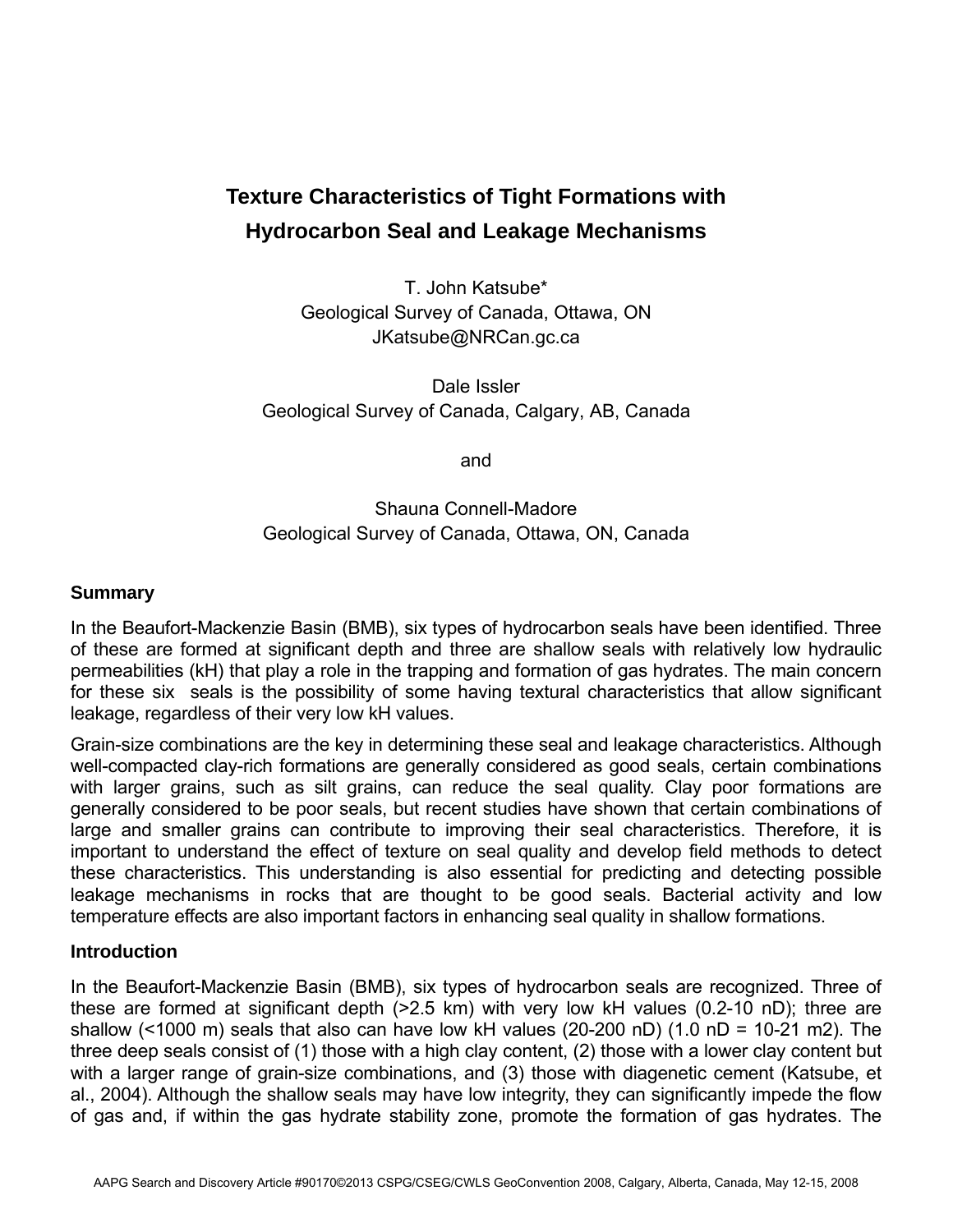formation texture characteristics are the key to determining the formation seal quality. The main concern for these seals is the possibility of some having textural and grain-size combinations that allow significant leakage, regardless of their very low kH values. For this presentation, we primarily introduce studies that discuss the basic textural structure and characteristics of seals and their possible leakage mechanisms, followed by some examples of seals in the BMB. We then discuss some petrophysical considerations for the leakage mechanism in a tight seal.

## **Theory**

Texture of Deep Seals: The texture of sedimentary formations consists of various grain-sizes, ranging from clay particles under 4 m to sand grains of over 1000 m in size. As sea floor sediments are compacted due to increased burial, the larger grains usually form a framework grain texture with the smaller grains, such as clay, filling their intergranular pore spaces. If the fine-grain content such as clays is high compared to the larger grains, then a matrix texture is formed. Formations with a matrix texture or high clay content are expected to have good seal qualities (e.g., Yang and Aplin, 2007). However, a recent study suggests that clay is not necessarily the only intergranular pore filling material needed to create a seal. Combinations of various silt grains can contribute to this process, including combinations of different sizes of the framework grains (Katsube and Connell-Madore, 2008). At depth, diagenetic cementation can also contribute to seal formation. Therefore, three types of hydrocarbon seals can be formed at depth (see Figure 1 of Katsube et al., 1999a).

Texture of Shallow Seals: Sea floor sediments can have relatively low kH values due to three different mechanisms (Katsube et al., 2004; 2005). These are sea floor sediment formations rich in clay (Katsube and Williamson, 1998), formations with thin sulphide and carbonate layers created by bacterial activity (Katsube et al., 1999b), and formations with increased bound water layer thickness on their grain surfaces due to low arctic temperatures (Katsube et al., 2005). These formations may not have good integrity, but could be sufficient to retard upward gas flow and promote gas hydrate formation (Katsube et al., 2004; 2005). Once a gas hydrate layer is formed, it can enhance the seal quality by preventing further upward gas flow. These gas hydrate seals may not last for long periods of time during burial, but they could last long enough to allow clay rich formations to form above them resulting in a good seals at a later time.

Leakage Mechanisms: A recent study suggests that even in good seals with kH values below 10 nD (<10-20 m2), there can be a few pores that allow leakage of water in the order of tens of millions of barrels over a few million years (Katsube et al., 2006). Although their pore diameter could be in the order of a few tens of nano-metres, their density could be so small that they would not be detected by normal petrophysical techniques. However, the amount of fluid movement through such small pores in thick seals could be very significant. More details of this study are expected to be reported in the near future.

## **Seal Examples in the BMB**

Ex-1: Shales from depth of 2-4 km in compaction zones-2 , -3 and -4 of the BMB (Issler, 1992) have shown good seal qualities with in-situ kH values of 0.2 to 0.4 nD (Katsube et al., 1996), although the pore-size distribution data (Connell-Madore and Katsube, 2006) suggests that some may have silt mixed with the clay.

Ex-2: There is a sandstone formation at a depth of 920-930 m in Zone-4 which is cemented by dolomite with an effective porosity ( E) and pore-size mode (dm) of 2.2 % and 5 nm (Katsube, et al., 1999b), respectively. Cemented shales with such  $E$  and dm values can have kH values of 2-35 nD (Katsube, et al., 1991, 1996; Bowers and Katsube, 2002).